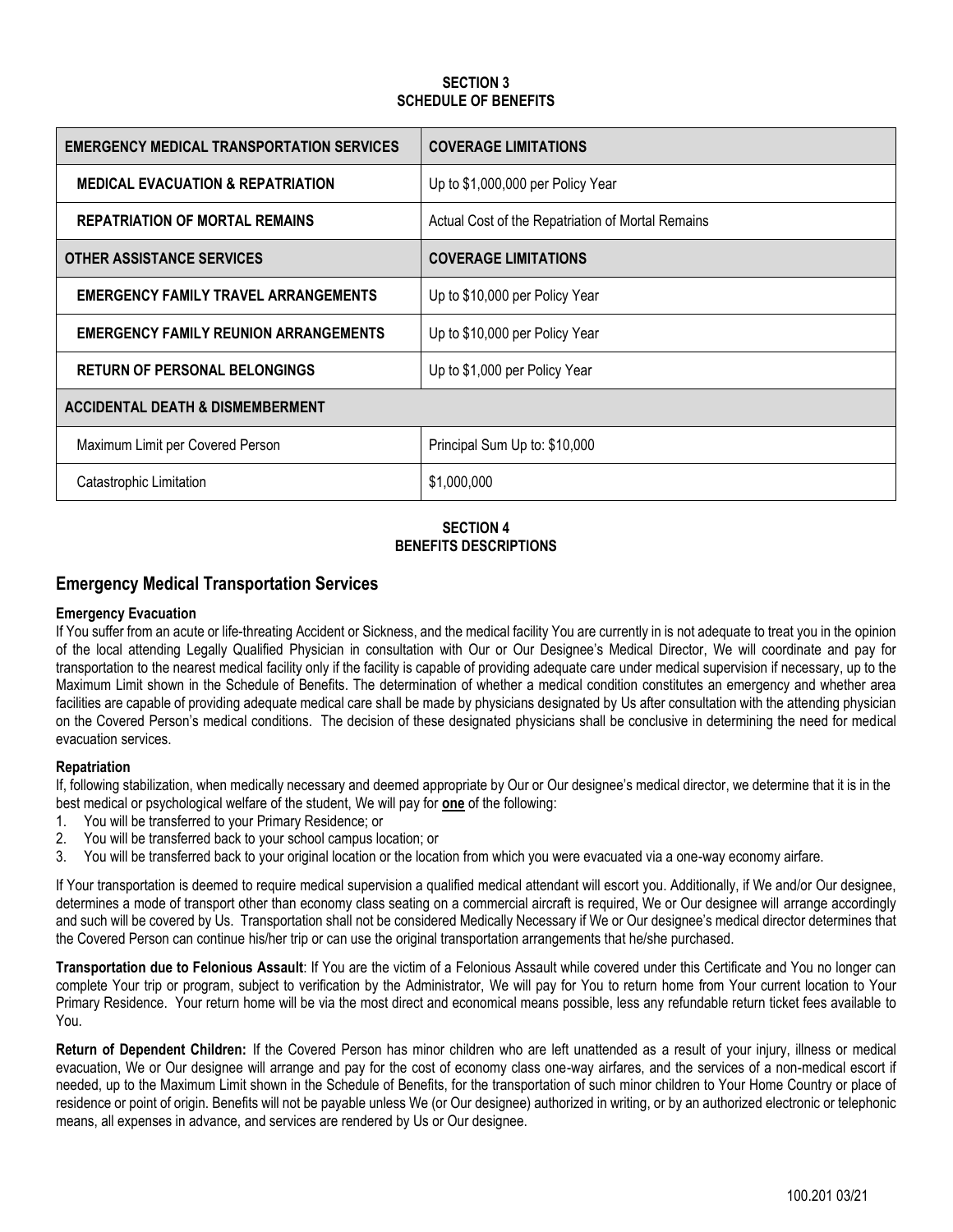### **General Conditions Applicable to all Emergency Transportation Benefits and Arrangements**

All transportation arrangement must be made by the most direct and economical route and conveyance possible and may not exceed the Usual and Customary Charges for similar transportation in the locality where the expense is incurred. Benefits will not be payable unless We (or Our authorized assistance provider or designee) authorized in writing, or by an authorized electronic or telephonic means, all expenses in advance, and services are rendered by Our assistance provider or designee.

Benefit is subject to the limitations, terms and conditions contained herein and as determined by Our medical personnel in accordance with local and U.S. authorities.

## **Repatriation of Mortal Remains**

If a Covered Person dies while covered under this Plan, We will pay the necessary expenses actually incurred, up to the Maximum Limit shown in the Schedule of Benefits, for the preparation of the body for burial, or the cremation, and for the transportation of the remains to the Covered Person's residence or place of burial. This benefit covers:

- Expenses for embalming or cremating of the remains.
- The minimally necessary casket or air tray required by the transporting airline.
- Domestic and International paperwork fees, including up to 3 copies of a death certificate.
- Transportation of the remains to Your place of residence or place of burial.
- Air Travel Expenses in economy class, up to a maximum of \$2,500, for an Immediate Family Member or a companion who is traveling with the Covered Person to join the Covered Person's body during the repatriation to the Covered Person's place of residence or place of burial.

This benefit does not provided coverage for expenses not listed including expenses for urns, caskets, coffins (beyond the minimally necessary casket or air tray required for transportation), burial or funeral expenses.

We will not pay any claims under this provision unless the expense has been approved by Us or Our designee before the body is prepared for transportation.

All transportation arrangement must be made by the most direct and economical route and conveyance possible and many not exceed the Usual and Customary Charges for similar transportation in the locality where the expense is incurred. Benefits will not be payable unless We (or Our authorized assistance provider or designee) authorized in writing, or by an authorized electronic or telephonic means, all expenses in advance, and services are rendered by Our assistance provider or designee.

### **Emergency Family Travel Arrangements**

If a Covered Person is traveling alone and if We determine that You are expected to require hospitalization due to an Injury or Sickness in excess of 3 days, or are in critical condition, or the victim of a Felonious Assault, an economy round-trip airfare will be provided to the place of hospitalization for an individual chosen by You.

We will pay up to the maximum benefit as listed in Schedule of Benefit for the cost of one economy round-trip air fare ticket to the location of Your hospital confinement for one person designated by You. Included in this benefit would be payment for accommodations/lodging, meals, ground transportation and other incidentals, limited to \$150 a day for a maximum of 7 days.

The determination of whether the Covered Person will be hospitalized for more than 3 days or is in critical condition shall be made by the Us or Our designee after consultation with the attending physician. No more than one (1) visit may be made during any medical event. No benefits are payable unless the trip is approved in advance by Us or Our designee.

### **Emergency Family Reunion Arrangements**

In the event of the death, or a serious/life-threatening illness, of an Immediate Family member, the We will pay up to the amount shown in the Schedule of Benefits for the cost of one economy round trip air fare ticket for the Covered Person to return home. Immediate Family means the spouse, children, brothers, sisters or parents, or grandparents of a Covered Person.

All transportation arrangement must be made by the most direct and economical route and conveyance possible and many not exceed the Usual and Customary Charges for similar transportation I the locality where the expense is incurred. Benefits will not be payable unless We (or Our designee) authorized in writing, or by an authorized electronic or telephonic means, all expenses in advance, and services are rendered by Us or Our designee.

### **Return of Personal Belongings**

If the Covered Person has been repatriated to their primary residence or dies while covered under this Plan, We will pay up to the maximum limit shown in the Schedule of Benefits, toward the shipment of personal effects to their primary residence. Shipment must take place within 90 days of the repatriation of death of the Covered Person. Benefits will not be payable unless We (or Our designee) authorized in writing, or by an authorized electronic or telephonic means, all expenses in advance.